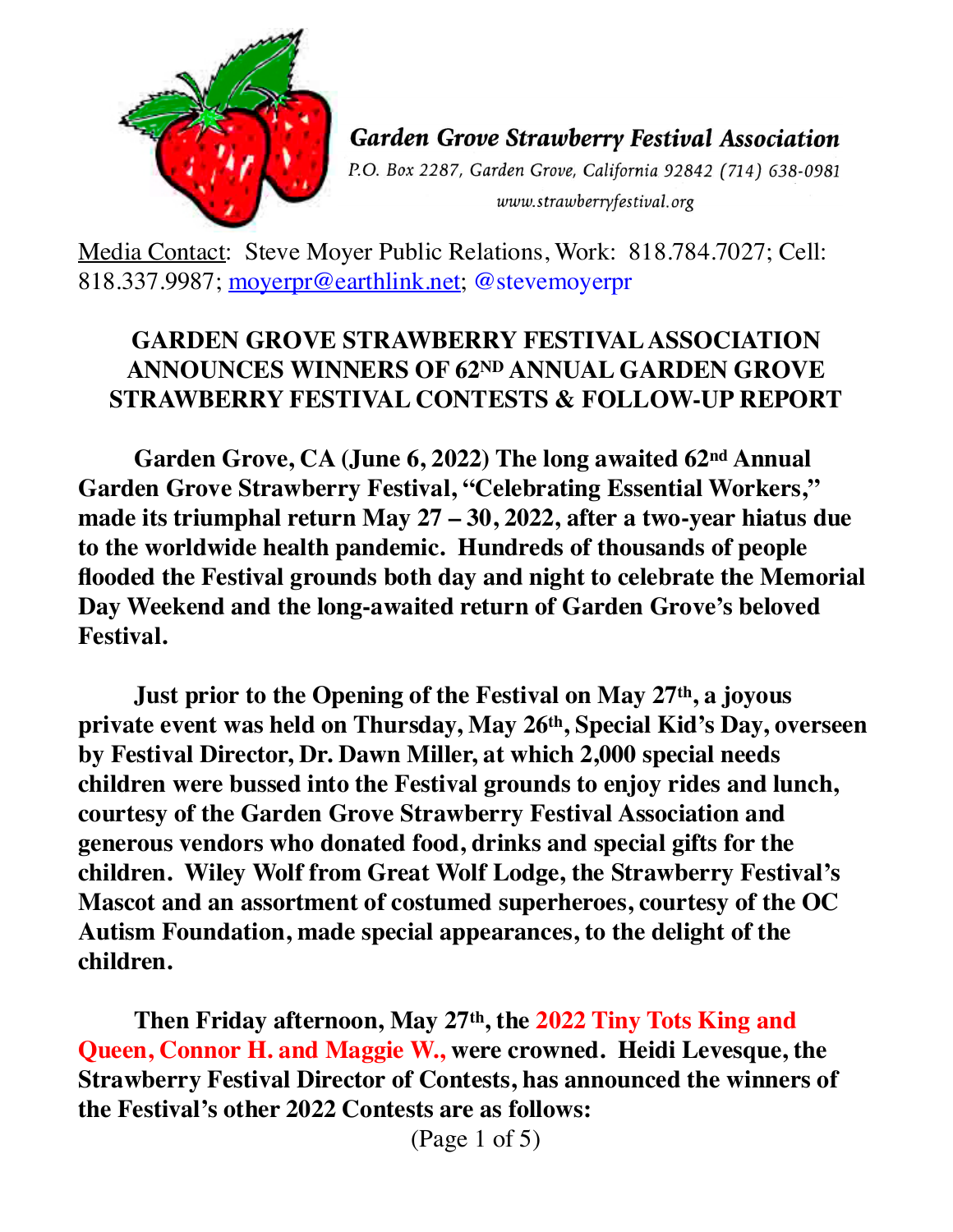Garden Grove Strawberry Festival Association Announces 2022 Contest Winners & Follow-Up Report – Page 2 of 5

## **Other winners of the 2022 Festival Contests included:**

**Berry, Berry, Beautiful Baby Contest Winners:**

**3 months to 1 year old:**

- **Best Smile: Penelope R.**
- **Best Hair: Celine S.**
- **Best Eyes and Overall Winner: Journi S.**

**2 – 3 years old:**

- **Best Smile: Aleah R.**
- **Best Eyes and Overall Winner: Liam G.**

## **Redhead Roundup Contest Winners:**

- **Baby Redhead: Hayden P.**
- **Toddler Redhead: Natalie P.**
- **Cutest Redhead: Mia R.**
- **Teen Redhead: Jazzlyn C.**
- **Prettiest Redhead: Mikayla P.**
- **Classy Redhead: Heather D.**
- **Redhead With Most Freckles: Croz T.**
- **Strawberry Blond: Jackson S.**

## **Brick Build Contest Winners:**

**5-7 years old:**

- **Best Representation of Theme: Abigail C.**
- **Most Creative: Susan F.**

**8-11 years old: Best Representation of Theme and Most Creative: Savvy S.**

**12-14 years old: - Best Representation of Theme and Most Creative: Aaron T.** (-more-)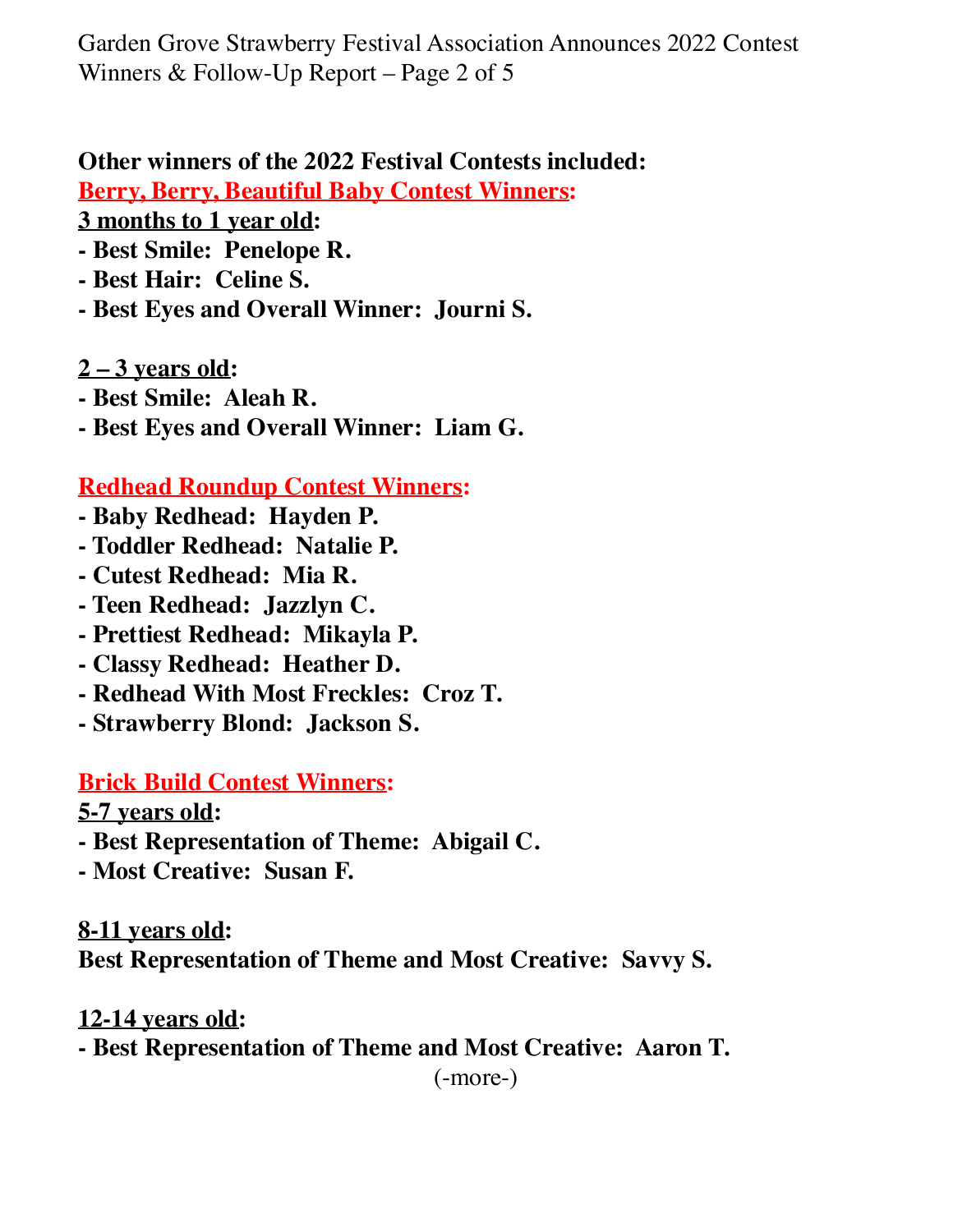Garden Grove Strawberry Festival Association Announces 2022 Contest Winners & Follow-Up Report – Page 3 of 5

The 62nd Annual Garden Grove Strawberry Festival officially kicked-off on Friday night, May 27th as **French Stewart** ("Third Rock From The Sun," "Inspector Gadget 2") hosted the official Strawberry Shortcake Cutting Ceremony, organized by Festival Director **Laura Neuschafer,** at which 2,500 pieces of a 70 foot long Strawberry Shortcake created by **French's Bakery** of Costa Mesa, CA, were served FREE to the general public in attendance. Others in attendance who posed for photos and did interviews in front of a Step and Repeat Banner at the event included: **Kathy Garver,** Parade Celebrity Grand Marshal, **Tom DaRé,** Parade Theme Grand Marshal, **Pat Catlin,** President of the Garden Grove Strawberry Festival Association. **Topanga Scherf,** Miss Garden Grove 2022, and other **Parade Celebrities.**

On Saturday morning, May 28th, following a **VIP Pancake Breakfast,** also hosted by French Stewart, and organized by Festival Director **Sue Catlin,** the Garden Grove Strawberry Festival Association hosted a **Parade,** organized by **David Sarell** of **Pageantry Parades** on the theme of **"Celebrating Essential Workers." Kathy Garver** ("Family Affair") served as Parade Celebrity Grand Marshal, and **Tom DaRé** (Police Chief of the City of Garden Grove) served at Parade Theme Grand Marshal. This year's Parade and Festival was presented in loving memory of the late and beloved **Lieutenant John Reynolds** of the Garden Grove Police Department. **The Parade included Bands, Equestrians, Novelties and Vintage Jaguar Cars.**

**Celebrity Parade Participants included: Neile Adams McQueen, Madison Neile McQueen, Chase McQueen, French Stewart, Vanessa Claire Stewart, Evan Lê, Pyper Braun, Rosalyn Bryant Clark, Breanna Clark, Scott Travis, Michael David, Cathi Parrish, Topanga Scherf, Raena Ramirez and the Strawberry Festival Mascot.**

**Essential Workers and Community Heroes honored in the Parade included: Lieutenant Brian Dalton** of Garden Grove Police Department; **Deputy Chief Amir El-Farra** of the Garden Grove Police Department; **Tricia Chinn** of Garden Grove Unified School District; **David Moreno-Guardado** of Garden Grove Unified School District; **Captain Christian Caswell** of the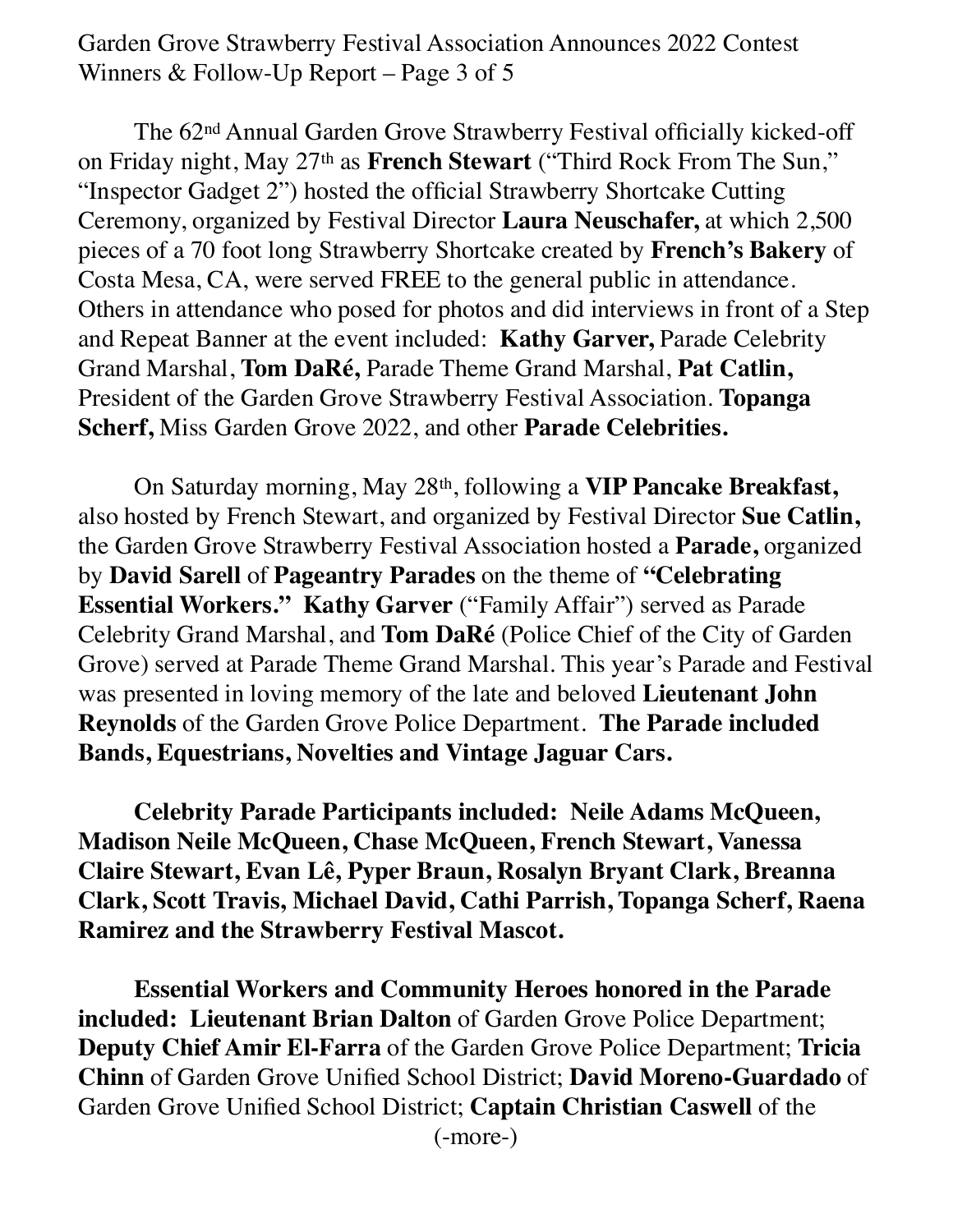Garden Grove Strawberry Festival Association Announces 2022 Contest Winners  $&$  Follow-Up Report – Page 4 of 5

Orange County Fire Authority; **Efrain Flores** of RJ Allen, Inc., **Rafael Robles**  of the City of Garden Grove; **Victoria Casillas** of the City of Garden Grove; **Carlene Weaver** of Republic Services; **Maria Nena Forrester** of Boy's and Girl's Club of Garden Grove; **Leeann Dotson** of Ralph's; **Jim Nguyen** of Healthy Aging Center Acacia; **James Webb** of Falck Ambulance; **Corey Bear Harkless** of Costco; **Sharon L. Torres** of Office Depot; and **Linda Morin,**  City of Garden Grove Emergency Operations Coordinator.

**Elected Officials who rode the Parade included: Steve Jones,** Mayor of Garden Grove; **Diedre Thu-Ha Nguyen,** Mayor Pro-Tem of Garden Grove; **Supervisor Andrew Do,** Orange County Board of Supervisors; **Senator Tom Umberg,** District 34; **Assemblyman Tom Daly,** 69th District, **Assemblywoman Janet Nguyen,** 72nd District; **Congressman Lou Correa,** 46 Congressional District; **Congresswoman Michelle Steel,** 48th District; **Supervisor Katrina Foley,** District 2, Orange County Board of Supervisors, **George S. Brietigam III,** Garden Grove City Council; **John R. O'Neill,** Garden Grove City Council; **Kim Nguyen,** Garden Grove City Council; **Patrick Phat Bui,** Garden Grove City Council; **Stephanie Klopfenstein,** Garden Grove City Council and **Scott Stiles,** City of Garden Grove Manager.

**Eight 2022 Graduating Seniors who rode in the parade representing eight different high schools in the Garden Grove Unified School District included: Jamie Pham,** Bolsa Grande High School; **Truc Pho,** Garden, Garden Grove High School; **Lizette Sevilla,** Marie L. Hare High School; **Alejandro Gomez,** La Quinta High School; **Jennifer Ngoe Le,** Los Amigos High School; **Di Nguyen,** Pacifica High School; **Holly Tran,** Rancho Alamitos High School and **Jenny Ngo,** Santiago High School. Each student was awarded a \$1,000 check and plaque from the Garden Grove Strawberry Festival Association to further their education at universities and colleges of their choice.

This year's Festival featured 153 vendor and food booths, including 12 Civic Non-Profit Game Booths, which were fundraising for various charities, six Carnival Game Booths, 33 Carnival Rides, five bands, a DJ and a dance company. (-more-)